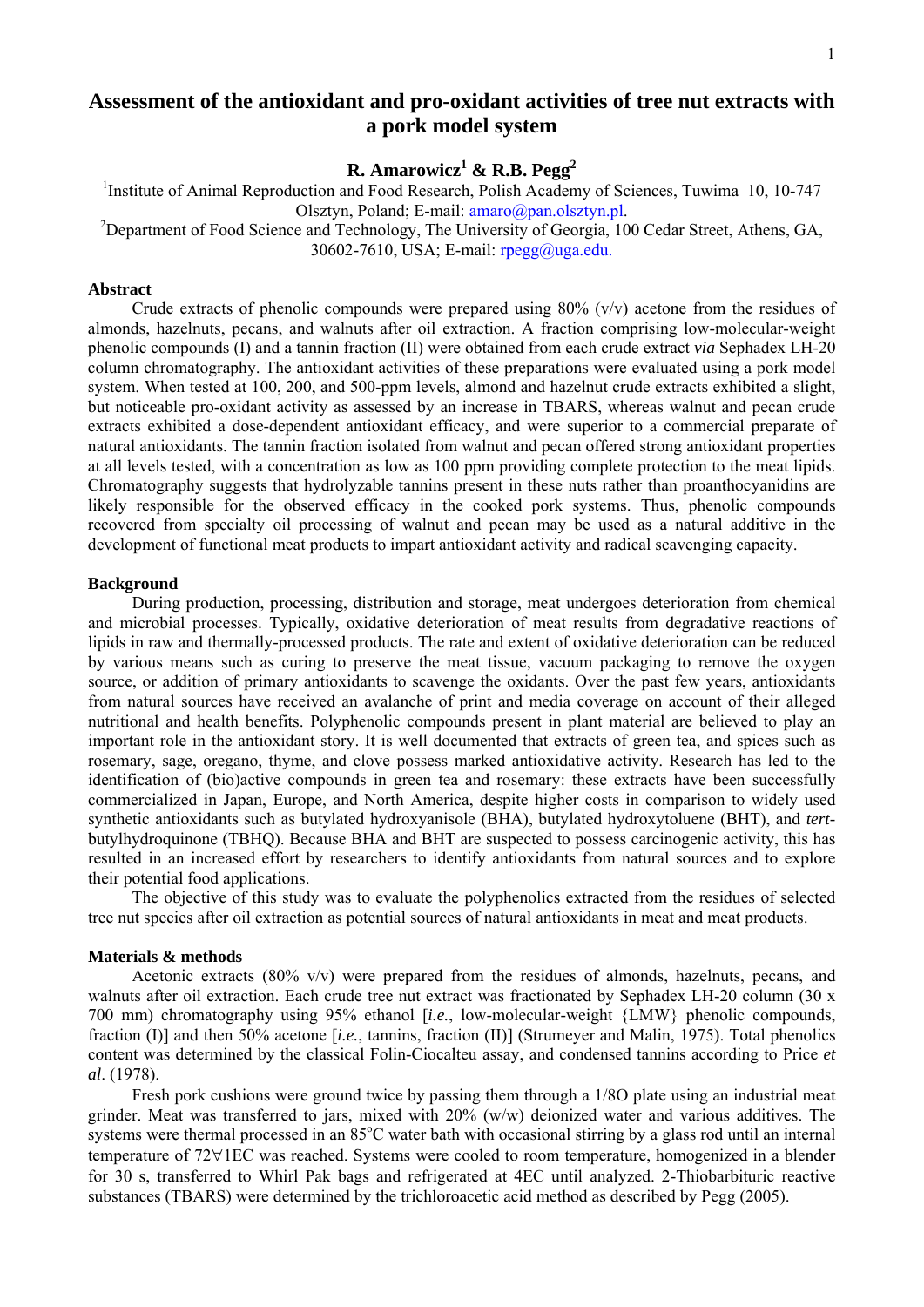## **Results & discussion**

The total phenolics content (TPC) of each crude tree nut extract and its LMW & tannin fractions are reported in Table 1. The TPCs of the crude pecan and walnut extracts (125  $\&$  109 mg/g extract, respectively) were significantly greater than those of the almond and hazelnut extracts (16 & 65 mg/g extract, respectively). Yet, this trend did not follow for the content of condensed tannins in the nut extracts: the crude hazelnut extract, for example, contained the greatest amount of condensed tannins, but this did not translate to strong antioxidant activity, as determined in the pork model systems (see discussion below). The condensed tannins content in the tannin fractions of almond and pecan were similar, and those of hazelnut and walnut were much higher and of equal value. Low TPC and condensed tannins values were noted in all LMW fractions.

| <b>Material Analyzed</b> | <b>Total phenolics</b>                           | <b>Condensed tannins</b> |
|--------------------------|--------------------------------------------------|--------------------------|
|                          | $(mg (+)-\text{catechin/g extract or fraction})$ | (Absorbance at 500 nm/g) |
| <b>Almonds</b>           |                                                  |                          |
| Crude extract            | 16                                               | 28                       |
| LMW fraction             | 7                                                | 2                        |
| Tannin fraction          | 80                                               | 296                      |
| <b>Hazelnuts</b>         |                                                  |                          |
| Crude extract            | 65                                               | 111                      |
| LMW fraction             | 16                                               |                          |
| Tannin fraction          | 330                                              | 961                      |
| <b>Pecans</b>            |                                                  |                          |
| Crude extract            | 125                                              | 76                       |
| LMW fraction             | 61                                               |                          |
| Tannin fraction          | 471                                              | 370                      |
| <b>Walnuts</b>           |                                                  |                          |
| Crude extract            | 109                                              | 35                       |
| LMW fraction             | 48                                               |                          |
| Tannin fraction          | 546                                              | 961                      |

**Table 1.** Content of total phenolics and condensed tannins in nut extracts

TBARS values of cooked pork treated with a commercial natural antioxidant (*i.e.*, oregano) and a second system without any treatment were compared against samples to which the tree nut extracts/fractions had been added at various concentrations. When tested at 100, 200, and 500-ppm levels, the crude extracts prepared from almond and hazelnut residues exhibited a slight, but noticeable pro-oxidant activity as indicated by an increase in TBARS values vs. the no additive control. On the other hand, crude extracts from walnut and pecan residues exhibited a dose-dependent antioxidant efficacy at the concentrations studied. The TBARS values for these systems were much lower than those of the no additive control, thereby indicating protection to the meat lipids against autoxidation from constituents in the extracts.

 Figure 1 depicts the change in TBARS values of pork systems treated with 500 ppm of each crude tree nut extract and 1000 ppm of the natural antioxidant preparate over 14 days of 4°C storage. The 500-ppm data were chosen to illustrate the oxidation trends; lower addition levels of the crude walnut and pecan extracts (*i.e.*, 100 and 200 ppm) resulted in weaker antioxidant activity than 500-ppm treatments, as one would expect for a dose-dependent effect. The almond and hazelnut extracts imparted a pro-oxidative effect toward the meat lipids even at lower addition levels. This was surprising as antioxidant activity of almond and hazelnut extracts have been reported by Amarowicz *et al*. (2005) and Alasalvar *et al*. (2006): these extracts showed antiradical activity against DPPH', ABTS<sup>++</sup>, reducing power, and antioxidant properties in an emulsion system. Lack of radical scavenging or hydrogen atom transferring efficacy from the phenolic constituents in these nut extracts suggests a different class of phenolic constituents which (1) are noneffective in meat or (2) lose the antioxidative potential of active constituents during thermal processing.

An antioxidative efficacy was noticeable at 100- and 200-ppm levels of the LMW fraction from walnut and pecan, but at a 500-ppm addition level meat lipids were protected against oxidation during storage at 4<sup>o</sup>C to a similar extent as that of 100-ppm TBHQ and better than the commercial preparate employed at a 1000-ppm level (results not shown). The tannin fraction isolated from walnut and pecan offered strong antioxidant properties at all levels tested, with a concentration as low as 50 ppm providing complete protection to the meat lipids during 14 days of  $4^{\circ}$ C storage. Chromatography suggests that hydrolyzable tannins present in these nuts, rather than proanthocyanidins (*i.e.*, condensed tannins), are likely